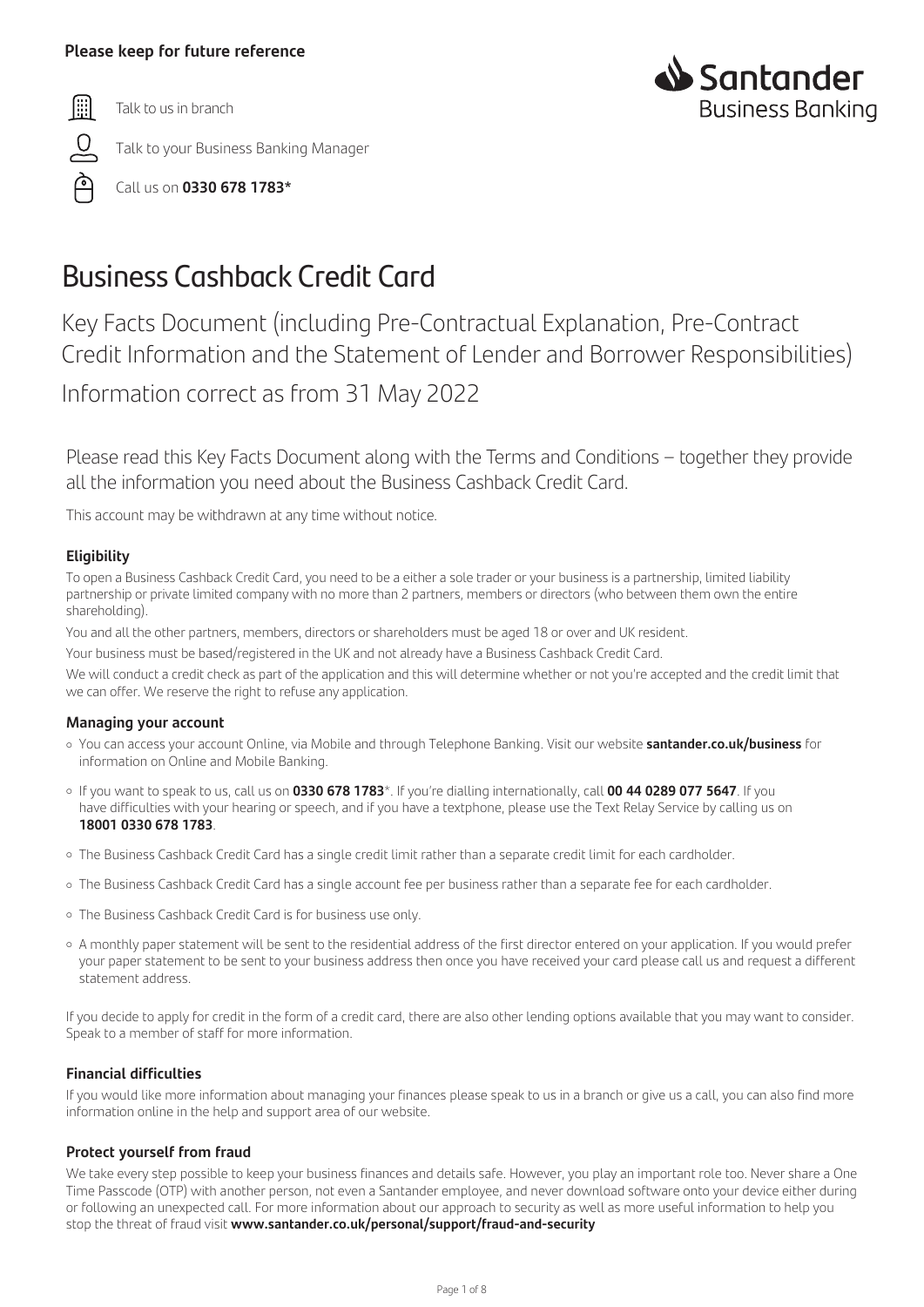# Summary box

The information in this table summarises key product features and does not replace any Terms and Conditions.

| Features                                                                                               | Summary                                                                                                                                                                                                                                                                 |                                                                                                       |                                                                                                                                                                                                                                                                                                                                                     |
|--------------------------------------------------------------------------------------------------------|-------------------------------------------------------------------------------------------------------------------------------------------------------------------------------------------------------------------------------------------------------------------------|-------------------------------------------------------------------------------------------------------|-----------------------------------------------------------------------------------------------------------------------------------------------------------------------------------------------------------------------------------------------------------------------------------------------------------------------------------------------------|
| <b>APR</b>                                                                                             | Representative 23.7% APR (variable)                                                                                                                                                                                                                                     |                                                                                                       |                                                                                                                                                                                                                                                                                                                                                     |
| Other interest rates:<br>Purchases<br>Cash transactions<br><b>Balance transfers</b>                    | Introductory or promotional rate:<br>N/A<br>N/A<br>N/A                                                                                                                                                                                                                  | Monthly rate:<br>1.457% p.m.<br>2.075% p.m.<br>1.457% p.m.                                            | Annual rate:<br>18.9% p.a.<br>27.9% p.a.<br>18.9% p.a.                                                                                                                                                                                                                                                                                              |
| Interest free period                                                                                   | o Maximum of 56 days for Purchases if you pay your balance in full and on time.<br>o There is no interest free period on Cash Transactions and Balance Transfers.                                                                                                       |                                                                                                       |                                                                                                                                                                                                                                                                                                                                                     |
| Interest charging<br>information:<br>Purchases<br><b>Cash Transactions</b><br><b>Balance Transfers</b> | From<br>Date debited to your account<br>Date debited to your account<br>Date debited to your account                                                                                                                                                                    | Until<br>Repaid in full*<br>Repaid in full*<br>Repaid in full*                                        | *Interest is calculated daily. You will not pay interest on new<br>purchases if you pay your balance in full and on time each<br>month. If you have not paid your balance in full in the previous<br>month, you may receive a further interest charge in the following<br>month even if you have paid your balance in the current month<br>in full. |
| Allocation of payments                                                                                 | If you do not pay off your balance in full, payments we receive are applied to the highest interest bearing<br>transactions first. For further details, please refer to your credit card terms and conditions.                                                          |                                                                                                       |                                                                                                                                                                                                                                                                                                                                                     |
| Minimum repayment                                                                                      | o All default fees, the annual fee and interest plus 1% of the remaining balance shown on your statement, plus<br>any arrears payable (subject to a minimum of £5).<br>o If you only make the minimum payment, it will take longer and cost more to clear your balance. |                                                                                                       |                                                                                                                                                                                                                                                                                                                                                     |
| Credit limit                                                                                           | Minimum Credit Limit £500.<br>Maximum Credit Limit subject to status.                                                                                                                                                                                                   |                                                                                                       |                                                                                                                                                                                                                                                                                                                                                     |
| Annual fee                                                                                             | £30 Annual Fee                                                                                                                                                                                                                                                          |                                                                                                       |                                                                                                                                                                                                                                                                                                                                                     |
| Charges                                                                                                | <b>Balance Transfers</b><br><b>Cash Transactions</b><br>Copy Statement Fee                                                                                                                                                                                              | 3% (minimum £5)<br>3% (minimum £3)<br>£0 for each copy of a statement                                 |                                                                                                                                                                                                                                                                                                                                                     |
| Foreign usage                                                                                          | Payment Scheme Exchange Rate                                                                                                                                                                                                                                            | Rates can be found at mastercard.com or visaeurope.com                                                |                                                                                                                                                                                                                                                                                                                                                     |
|                                                                                                        | One or more of the following may apply:<br>Non-Sterling Transaction Fee<br>Cash Fee                                                                                                                                                                                     | 0% of transaction<br>3% (minimum £3)                                                                  |                                                                                                                                                                                                                                                                                                                                                     |
| Default charges                                                                                        | Over limit fee<br>Late payment fee<br>Returned payment fee<br>Trace fee                                                                                                                                                                                                 | £12<br>f12<br>£12<br>£25 (if you do not inform us of a change of address and we have to<br>trace you) |                                                                                                                                                                                                                                                                                                                                                     |
|                                                                                                        | You can avoid paying additional charges by staying within your credit limit and ensuring that payments are received on time.                                                                                                                                            |                                                                                                       |                                                                                                                                                                                                                                                                                                                                                     |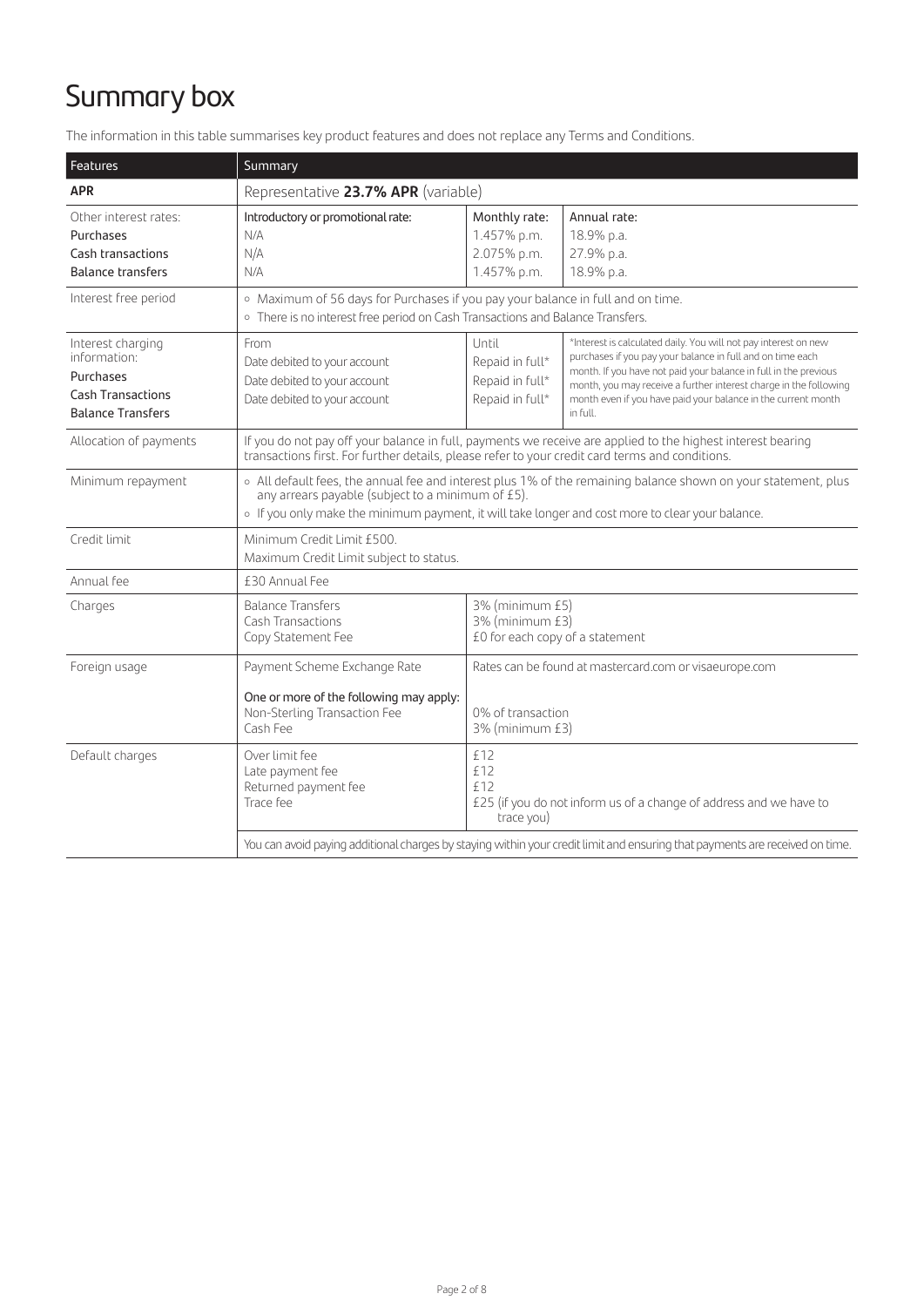# Pre-contractual explanation Understanding your credit card agreement

# **What is this document?**

This document provides you with the key features of our credit card and is intended to help you decide if it is the right product for you. We're happy to talk you through any of the key features and the credit agreement either in branch or by calling us on **0330 678 1783**\*.

The Pre-Contract Credit Information document and the Credit Agreement provide more details about our credit card and it's important that you read these carefully before you sign up for your credit card. If you're in branch you can take this information away with you to consider before applying.

# **Is a credit card right for my borrowing needs?**

A Santander Business Cashback Credit Card is a credit product suited to short term borrowing but could be an expensive way to borrow large amounts over a long period. If you want to borrow over a longer period or borrow a substantial amount, then a Santander business loan may be a better option as the interest rate is fixed for the term of the loan. A business credit card is not suitable for paying other forms of long-term borrowing such as business mortgage or business loan repayments.

# **What interest rates and charges might apply?**

Full details of our interest rates and charges can be found in the Costs of credit section of the Pre-Contract Credit Information, as well as condition 4.1 (interest rates) and condition 8 (fees) of the credit agreement.

### ¡ **Interest rates**

There are different interest rates for purchases, balance transfers and cash transactions. For example, for withdrawing cash using your business credit card you will pay a higher interest rate than if you used your business credit card to make a purchase. Please note cash transactions include cash withdrawals, purchase of travellers' cheques and gambling. A cash transaction fee will also apply for cash transactions made in the UK or abroad. It will therefore cost you more to use your business credit card for cash transactions rather than purchases.

### ¡ **Changing interest rates, fees or charges**

We may increase interest rates or charges by giving you at least 2 months' notice. One of the reasons for increasing your interest rate is if our assessment of the risk of lending to you changes based on your particular circumstances or the way you use your account. Please refer to the Costs of credit section in the Pre-Contract Credit Information or condition 4.9 of the credit agreement for more details.

Please be aware that any increase could increase the amount you have to pay each month and mean that it takes you longer to repay any outstanding balance.

### ¡ **Fees and charges**

Please see the Costs of credit section in the Pre-Contract Credit Information and condition 8 of the credit agreement for full details of our fees and charges.

### ¡ **Annual fee**

We charge an annual fee of £30 for this credit card.

¡ **Balance transfers**

We charge a balance transfer fee of 3% (minimum £5) on any balance transfers made.

 When making a balance transfer, the minimum amount is £100 and the maximum must not exceed 95% of your available credit limit.

 Balance transfers must only be requested to business accounts not held with any other company in the Santander Group.

# **Put simply**

 $\rightarrow$ 

 $\rightarrow$ 

 $\rightarrow$ 

This is a summary of the key features and things you need to know about our credit card.

We've prepared a document for you called 'Pre-Contract Credit Information' which contains important information which you should also read.

# **Put simply**

A business credit card can be very expensive if you're not careful how you use it.

It is best used when you can pay off the full balance quickly.

# **Put simply**

Cash withdrawals are more expensive than purchases because you start paying interest immediately and will be charged a fee for each cash withdrawal made in the UK or abroad.

We charge an annual fee of £30 and a balance transfer fee of 3% (minimum £5). We can change the fees (including the annual fee and amending the balance transfer fees) and interest rates on your card. We'll let you know in advance if we plan to do this.

For detailed information on fees and charges please read the Costs of credit section in the Pre-Contract Credit Information and condition 8 of the credit agreement.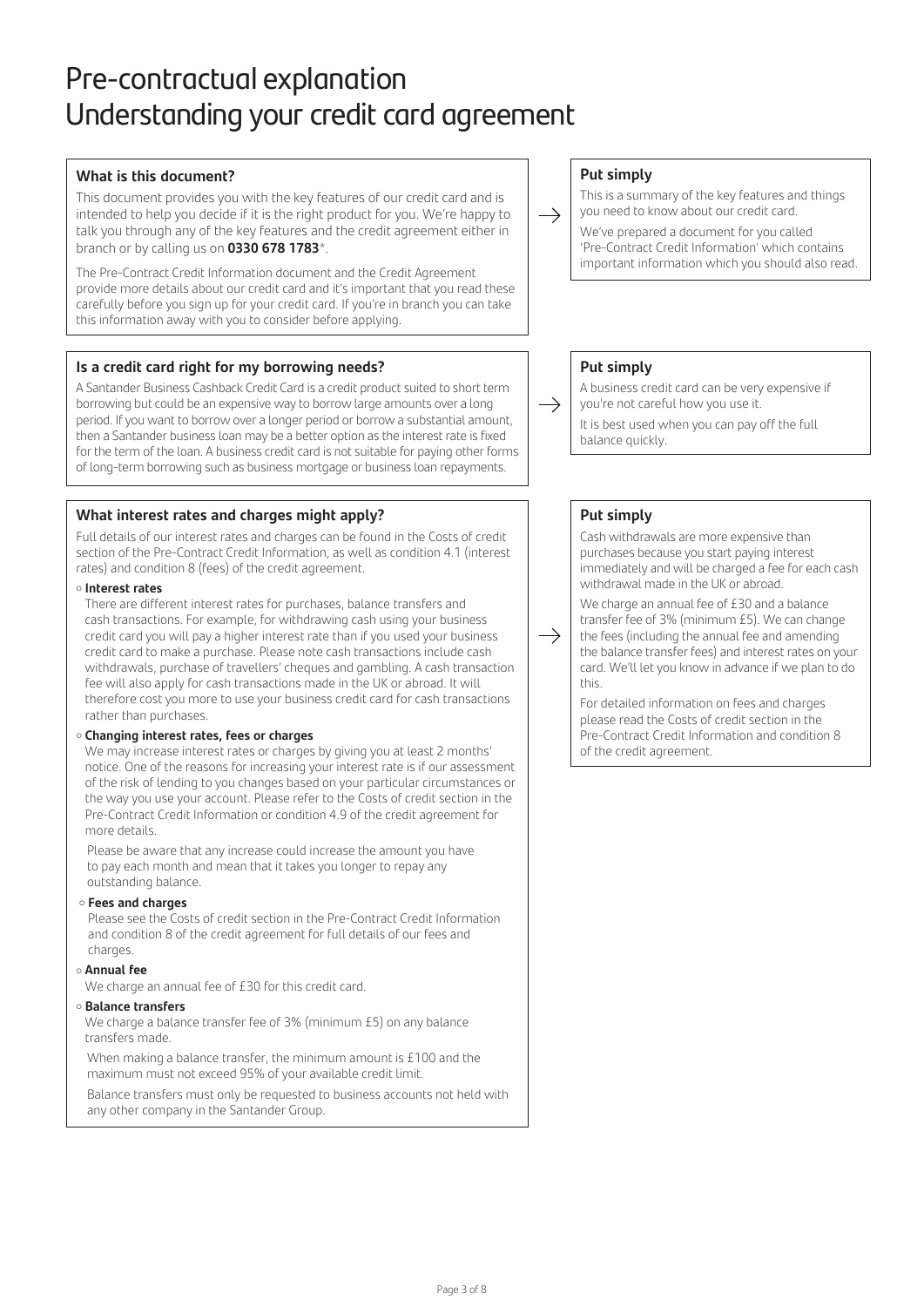# Pre-Contractual Explanation Understanding your credit card agreement (continued)

# **How much will I have to pay under the credit agreement?**

The total amount you have to repay each month will depend on how much you spend using your business credit card and how much of the outstanding balance you repay each month.

Every month, you can repay as much of the balance as you like but you must pay at least the minimum payment which will be a percentage of the balance outstanding. Your minimum payment will be shown on your statement each month as well as the date by when you must pay. Details of how your minimum payment is calculated are set out in the Key product features section of your Pre-Contract Credit Information.

If you only pay the minimum payment each month you will be charged interest and it will take you longer, and cost you more overall, to clear your balance.

If for two consecutive 18 month periods, you pay off less of the principal amount of the transactions added to your account than you pay in interest, fees and charges then we will have to change the way you repay and may also need to restrict your use of the account. We will have to do this even if you have not breached the terms of your agreement.

# **What are the consequences to me if I do not keep up with repayments?**

If you pay late or don't pay at all, we will charge you a late payment fee of £12 as well as interest. This will mean that the amount you owe us will grow.

If you do miss a payment or pay us late, this can affect your Credit Rating which may make it more difficult or more expensive for you to get credit from us or another lender in the future.

It could also result in legal action being taken against you (or your home). In rare cases such enforcement may include obtaining a charging order from the court that is registered against your home.

In certain cases, we may decide to sell or transfer your debt to a debt recovery company. That company may commence legal proceedings against you that may result in enforcement action being taken against your property for recovery of the monies owed.

If you have other accounts with Santander, we may use money held in those accounts to pay off your outstanding balance. We will contact you before we do this.

# **Changing your mind**

If you decide that you no longer want your new business credit card you can withdraw from the agreement as long as you tell us within 14 days starting from the day after you receive your card. You don't need to give us a reason and you can either call us on the number on the back of your credit card or write to us to let us know you've changed your mind. You will have to repay any outstanding balance, including any interest, within 30 days of you telling us you've changed your mind.

## **Put simply**

 $\rightarrow$ 

 $\rightarrow$ 

It will cost you more if you only make your monthly minimum payments. It will cost you less if you pay off the full balance quickly.

# **Put simply**

If you miss your minimum payment you get charged a £12 fee, plus the interest keeps building up, so you end up paying back more. We will also record details with a credit reference agency and your credit rating could go down which would make it harder to get future credit.

If you miss multiple repayments, your credit rating can be damaged and you might have legal proceedings brought against you. In the very worst case your debt might be secured against your house or your debt may be transferred to a debt management company.

To avoid getting into this situation, please contact us if you are having difficulties in making your repayments.

### **Put simply**

You can change your mind up to 14 days after you receive your card. If you do this, you must repay anything you owe.

Please note that if you are a limited company, limited liability partnership, partnership of four or more partners or partnership with two or three partners all of whom are incorporated the credit agreement will not be regulated by the Consumer Credit Act 1974 as these entities are outside the protection of this Act. Of particular note, the following rights will not apply to you:

(i) the withdrawal rights stated above; and

(ii) the rights under Section 75 of the Consumer Credit Act for purchases of goods or services set out in condition 10 of your credit agreement. If you have a dispute with a retailer we will progress this dispute with the retailer, but Santander will not be jointly liable with the retailer.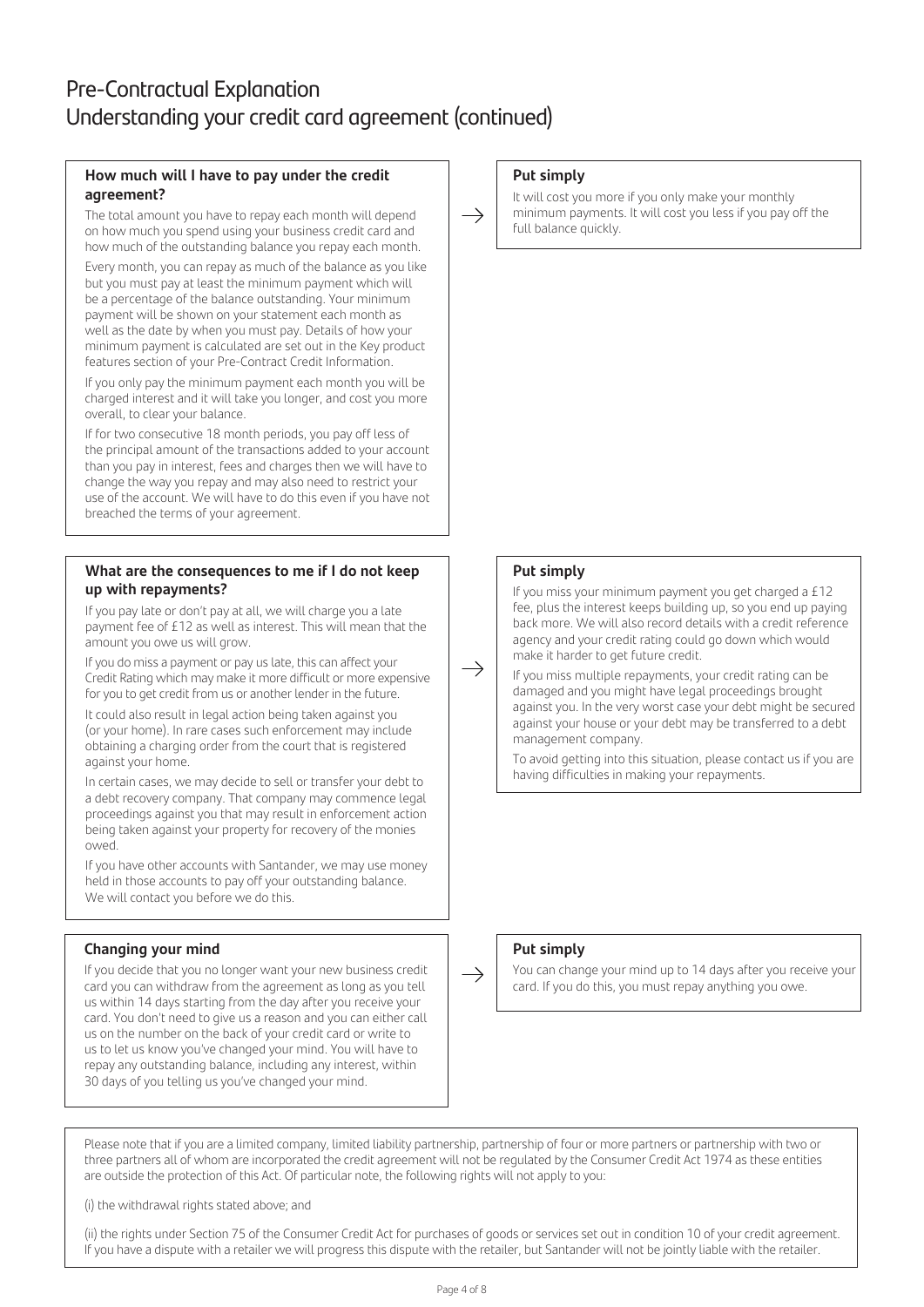# Pre-Contract Credit Information

| 1 Contact details                                                                                                                                                                                  |                                                                                                                                                                                                                                                                                                                                                                                                                                                                                                                                                                                                                                                                                                                                                                                                                                                                                                                                                                                              |  |
|----------------------------------------------------------------------------------------------------------------------------------------------------------------------------------------------------|----------------------------------------------------------------------------------------------------------------------------------------------------------------------------------------------------------------------------------------------------------------------------------------------------------------------------------------------------------------------------------------------------------------------------------------------------------------------------------------------------------------------------------------------------------------------------------------------------------------------------------------------------------------------------------------------------------------------------------------------------------------------------------------------------------------------------------------------------------------------------------------------------------------------------------------------------------------------------------------------|--|
| Creditor                                                                                                                                                                                           | Santander UK plc                                                                                                                                                                                                                                                                                                                                                                                                                                                                                                                                                                                                                                                                                                                                                                                                                                                                                                                                                                             |  |
| Address<br>Web address                                                                                                                                                                             | 2 Triton Square, Regent's Place, London NW1 3AN<br>santander.co.uk                                                                                                                                                                                                                                                                                                                                                                                                                                                                                                                                                                                                                                                                                                                                                                                                                                                                                                                           |  |
| 2 Key features of the credit product                                                                                                                                                               |                                                                                                                                                                                                                                                                                                                                                                                                                                                                                                                                                                                                                                                                                                                                                                                                                                                                                                                                                                                              |  |
|                                                                                                                                                                                                    |                                                                                                                                                                                                                                                                                                                                                                                                                                                                                                                                                                                                                                                                                                                                                                                                                                                                                                                                                                                              |  |
| The type of credit                                                                                                                                                                                 | This is a business credit card which is only to be used for business purposes.                                                                                                                                                                                                                                                                                                                                                                                                                                                                                                                                                                                                                                                                                                                                                                                                                                                                                                               |  |
| The total amount of credit<br>This means the amount of credit to be<br>provided under the proposed credit<br>agreement or the credit limit                                                         | We will tell the accountholder the credit limit when the account is opened.<br>We will determine the credit limit based on our assessment of your ability to repay.                                                                                                                                                                                                                                                                                                                                                                                                                                                                                                                                                                                                                                                                                                                                                                                                                          |  |
| How and when credit would be provided                                                                                                                                                              | As soon as cardholders receive their cards they will be able to use the credit to pay for goods<br>and services, up to the credit limit. Cardholders can also use their card to obtain cash or to make<br>balance transfers, in all cases up to the applicable credit limit.                                                                                                                                                                                                                                                                                                                                                                                                                                                                                                                                                                                                                                                                                                                 |  |
| The duration of the credit agreement                                                                                                                                                               | The agreement has no fixed or minimum duration and will continue until it is ended by the<br>accountholder or by us.                                                                                                                                                                                                                                                                                                                                                                                                                                                                                                                                                                                                                                                                                                                                                                                                                                                                         |  |
| Repayments                                                                                                                                                                                         | Each month you must pay at least the minimum monthly payment before the date shown on<br>the statement.<br>The minimum payment will be the sum of (i) the amount of any interest, any annual fees and default<br>fees charged to the account plus (ii) 1% of the remaining balance shown on your statement plus (iii)<br>the amount of any arrears which are payable immediately; subject to a minimum of £5 or the full<br>balance if less than £5.<br>If the accountholder does not pay the account balance in full in any month, we apply the<br>payment first to balances that are already on the statement before we apply them to any new                                                                                                                                                                                                                                                                                                                                              |  |
| Your repayments will pay off what you<br>owe in the following order                                                                                                                                | transactions.<br>We will apply the payment to transactions on the statement that we charge the highest<br>interest rates on before we apply them to amounts charged at lower rates.<br>Where interest is charged at the same rate, we will apply the payment to the transactions on<br>the statement in the following order: 1. cash transactions, 2. purchases, 3. balance transfers,<br>4. other special transactions (including any account fee charged as a result of the special<br>transaction) – if there is more than one special transaction at the same rate, we will apply the<br>payment to the special transaction with the earliest promotional period end date and continue<br>in that order working down to the latest promotional period end date, 5. any other transactions<br>(including any account fee charged as a result of the transaction), 6. any other fees.                                                                                                      |  |
|                                                                                                                                                                                                    | We will apply any remaining payment to transactions not yet shown on the statement in the<br>same order as set out above.                                                                                                                                                                                                                                                                                                                                                                                                                                                                                                                                                                                                                                                                                                                                                                                                                                                                    |  |
|                                                                                                                                                                                                    | Because payments are applied first against transactions already shown on the statement, if the<br>accountholder wants to pay off a recent transaction (for example a cash transaction) you would<br>first need to pay off the balance on the statement.                                                                                                                                                                                                                                                                                                                                                                                                                                                                                                                                                                                                                                                                                                                                      |  |
| The total amount you will have to pay<br>This means the amount you have borrowed<br>plus interest and any costs                                                                                    | If a cardholder makes immediate use of a card for purchases of £1,200 and then the accountholder<br>repays the account balance in 12 equal monthly instalments over the period of one year, the Total<br>Amount Payable would be £1,344.29, assuming that there is no change to the interest rate, including<br>an Annual Fee of £30, and that the accountholder, or anyone acting on their behalf, does not break<br>the terms of the agreement.                                                                                                                                                                                                                                                                                                                                                                                                                                                                                                                                            |  |
| 3 Cost of the credit                                                                                                                                                                               |                                                                                                                                                                                                                                                                                                                                                                                                                                                                                                                                                                                                                                                                                                                                                                                                                                                                                                                                                                                              |  |
| The rates of interest which apply to the<br>credit agreement                                                                                                                                       | <b>Purchases</b><br>18.9% per annum (variable).<br><b>Balance transfers</b><br>18.9% per annum (variable).<br><b>Cash transactions</b><br>27.9% per annum (variable).                                                                                                                                                                                                                                                                                                                                                                                                                                                                                                                                                                                                                                                                                                                                                                                                                        |  |
|                                                                                                                                                                                                    | We may vary the interest rates that apply to the account and charge different interest rates for different<br>types of transactions, or change the way in which interest is charged or calculated on the account.<br>These changes may be made for reasons which are specific to the accountholder and which may be<br>based on a number of factors, such as credit risk (which may include use of external credit reference<br>data), the way the account is used and whether the accountholder breaks the terms of this agreement.<br>We will give the accountholder at least 2 months' notice of an interest rate change unless it is<br>to the accountholder's advantage, in which case we may make the change immediately and tell<br>the accountholder about it within 30 days. If a change is to the accountholder's disadvantage the<br>accountholder can write to us within 60 days to close the account and pay back the balance at the<br>existing rate over a reasonable period. |  |
| Annual Percentage Rate of Charge (APR)<br>This is the total cost expressed as an<br>annual percentage of the total amount<br>of credit<br>The APR is there to help you compare<br>different offers | The APR is 23.7% (variable).<br>The APR and total amount payable are calculated on the assumptions that the credit limit is<br>£1,200, credit in this sum is immediately drawn down in full for a period of one year for financing<br>purchases, the interest rate that applies is the standard interest rate for purchases, including an<br>annual fee of £30, the credit will be repaid in 12 equal monthly instalments, and that you will not<br>break the agreement terms during this period.<br>If the APR was based on a different type of transaction, such as cash transactions, then the APR<br>displayed may be higher.                                                                                                                                                                                                                                                                                                                                                            |  |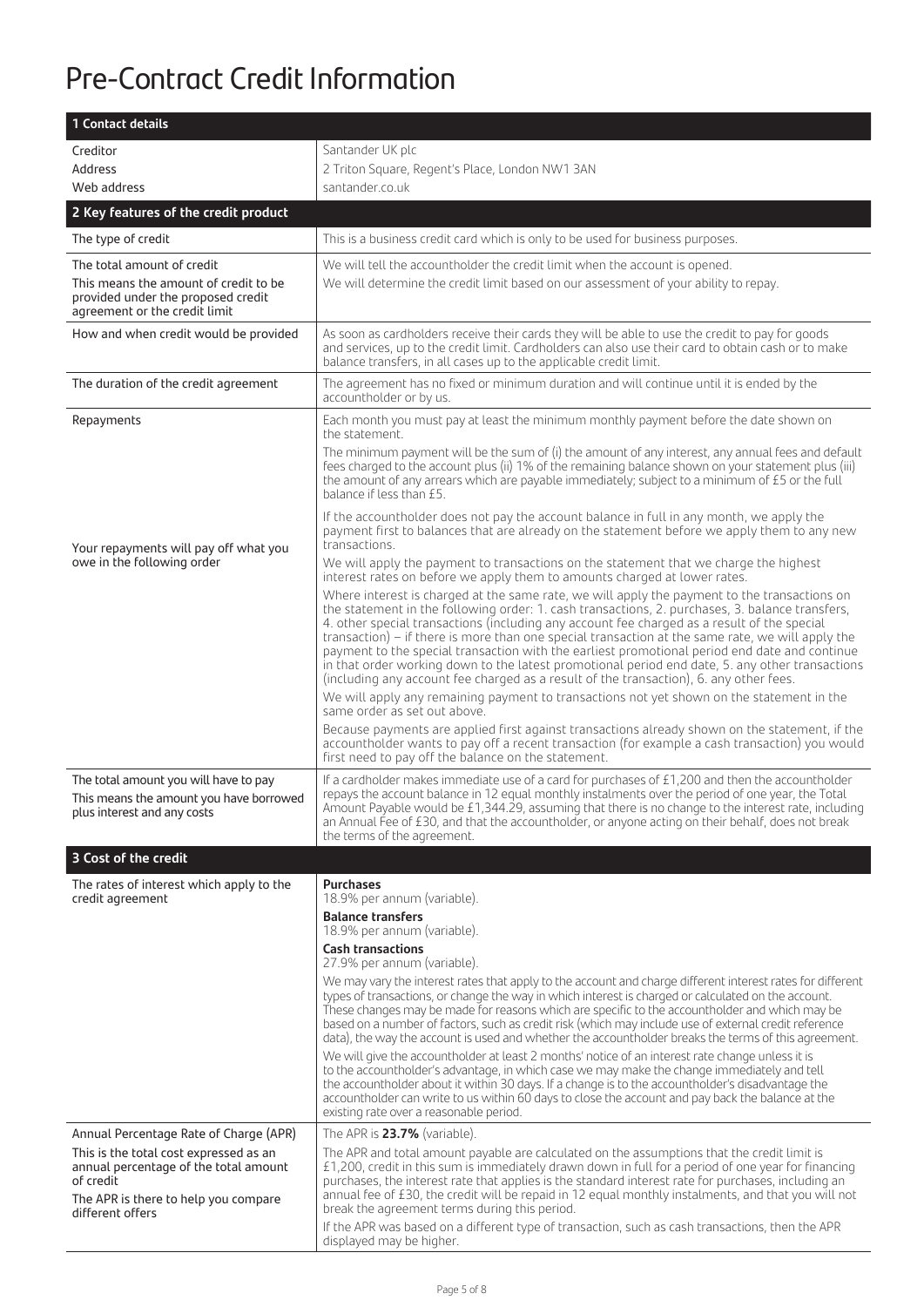| <b>Related costs</b>                                                                        |                                                                                                                                                                                                                                                                                                                                                                                                                                                                                                                                                                                                                                       |
|---------------------------------------------------------------------------------------------|---------------------------------------------------------------------------------------------------------------------------------------------------------------------------------------------------------------------------------------------------------------------------------------------------------------------------------------------------------------------------------------------------------------------------------------------------------------------------------------------------------------------------------------------------------------------------------------------------------------------------------------|
| Any other costs deriving from the credit<br>agreement                                       | 3% on balance transfers (minimum £5);<br>3% on cash transactions (minimum £3);<br>0% of the amount of any non-sterling transaction;<br>£30 annual fee;<br>£0 for each copy of a statement;<br>£12 returned payments fee (for each returned payment);<br>£12 over limit fee (if you are over your credit limit when your statement is produced);<br>£25 trace fee (if you do not inform us of a change of your details in accordance with condition 24.1<br>of your terms and conditions).                                                                                                                                             |
| Conditions under which the above charges<br>can be changed                                  | We may change (including removing or adding) interest, fees and charges for any of the reasons<br>set out in condition 22.1, 22.2 and 22.3 of your terms and conditions.<br>We will give you at least 2 months' notice about any changes before we make a change unless it<br>is to your advantage, in which case we may make the alteration immediately and tell you about it<br>within 30 days. If a change is to your disadvantage you can write to us within 60 days to close your<br>account. We will let you know about any changes by post, email, statement or via the document<br>store in Online Banking (where available). |
| Costs in the case of late payments                                                          | £12 late payment fee (for each late payment).                                                                                                                                                                                                                                                                                                                                                                                                                                                                                                                                                                                         |
| Consequences of missing payments                                                            | Missing payments could have severe consequences, including the possibility of legal proceedings<br>being brought against the accountholder, and may result in Credit Reference Agencies being<br>notified which could make obtaining credit more difficult. If we do take legal proceedings against<br>you, we may apply to enforce any judgment that is made in a number of ways, including getting a<br>charging order against your home.                                                                                                                                                                                           |
| 4 Other important legal aspects                                                             |                                                                                                                                                                                                                                                                                                                                                                                                                                                                                                                                                                                                                                       |
| Right of withdrawal                                                                         | Where the accountholder is a CCA Protected Business, then the accountholder may withdraw from<br>this agreement within 14 days from the day after the accountholder receives their card under this<br>agreement. If you are not a CCA Protected Business the right of withdrawal will not apply to you<br>but you will have the right to end the agreement in accordance with condition 23.1 of your terms<br>and conditions.                                                                                                                                                                                                         |
| Early repayment                                                                             | The accountholder has the right to repay the credit in full or in part at any time.                                                                                                                                                                                                                                                                                                                                                                                                                                                                                                                                                   |
| Consultation with a Credit Reference<br>Agency                                              | We will inform you immediately and without charge if we reject the credit application on the basis<br>of a consultation of a Credit Reference Agency.<br>The Credit Reference Agency we use is: Experian, PO Box 8000, Nottingham NG1 5GX.                                                                                                                                                                                                                                                                                                                                                                                            |
| Right to a draft credit agreement                                                           | You have the right, upon request, to obtain a copy of the draft credit agreement free of charge, unless<br>we are unwilling at the time of the request to proceed to the conclusion of the credit agreement.                                                                                                                                                                                                                                                                                                                                                                                                                          |
| The period of time during which the creditor<br>is bound by the pre-contractual information | This information is valid for five days from the day it was given to you, unless we have made any<br>changes (including to the product, the interest rates, or any charges) in which case we will provide<br>you with new information if you request this.                                                                                                                                                                                                                                                                                                                                                                            |

Please note that if you are a limited company, limited liability partnership, partnership of four or more partners or partnership with two or three partners all of whom are incorporated the credit agreement will not be regulated by the Consumer Credit Act 1974 as these entities are outside the protection of this Act. Of particular note, the following rights will not apply to you:

(i) the withdrawal rights stated above; and

(ii) the rights under Section 75 of the Consumer Credit Act for purchases of goods or services set out in condition 10 of your credit agreement. If you have a dispute with a retailer we will progress this dispute with the retailer, but Santander will not be jointly liable with the retailer.

# **5 Additional information in the case of distance marketing of financial services**

# **a) concerning the creditor**

| The creditor's representative in the<br>United Kingdom                                                                                      | Santander UK plc, 2 Triton Square, Regent's Place, London NW1 3AN.<br>0330 9 123 123*                                                                                                                                                                                      |
|---------------------------------------------------------------------------------------------------------------------------------------------|----------------------------------------------------------------------------------------------------------------------------------------------------------------------------------------------------------------------------------------------------------------------------|
| Registration number                                                                                                                         | Firm Reference number 106054<br>Company number 2294747                                                                                                                                                                                                                     |
| The supervisory authority                                                                                                                   | The provision of credit under this agreement is regulated by the Financial Conduct Authority.                                                                                                                                                                              |
| b) concerning the credit agreement                                                                                                          |                                                                                                                                                                                                                                                                            |
| The law taken by the creditor as a basis<br>for the establishment of relations with<br>you before the conclusion of the credit<br>agreement | The laws of England and Wales.                                                                                                                                                                                                                                             |
| The law applicable to the credit agreement<br>and/or the competent court                                                                    | The agreement is governed by the laws of England and Wales (unless the address from which you<br>made your application was in Scotland, when Scots law shall apply) and disputes shall be subject to<br>the non-exclusive jurisdiction of the courts of England and Wales. |
| Language to be used in connection with<br>your agreement                                                                                    | All communications under this agreement shall be in English.                                                                                                                                                                                                               |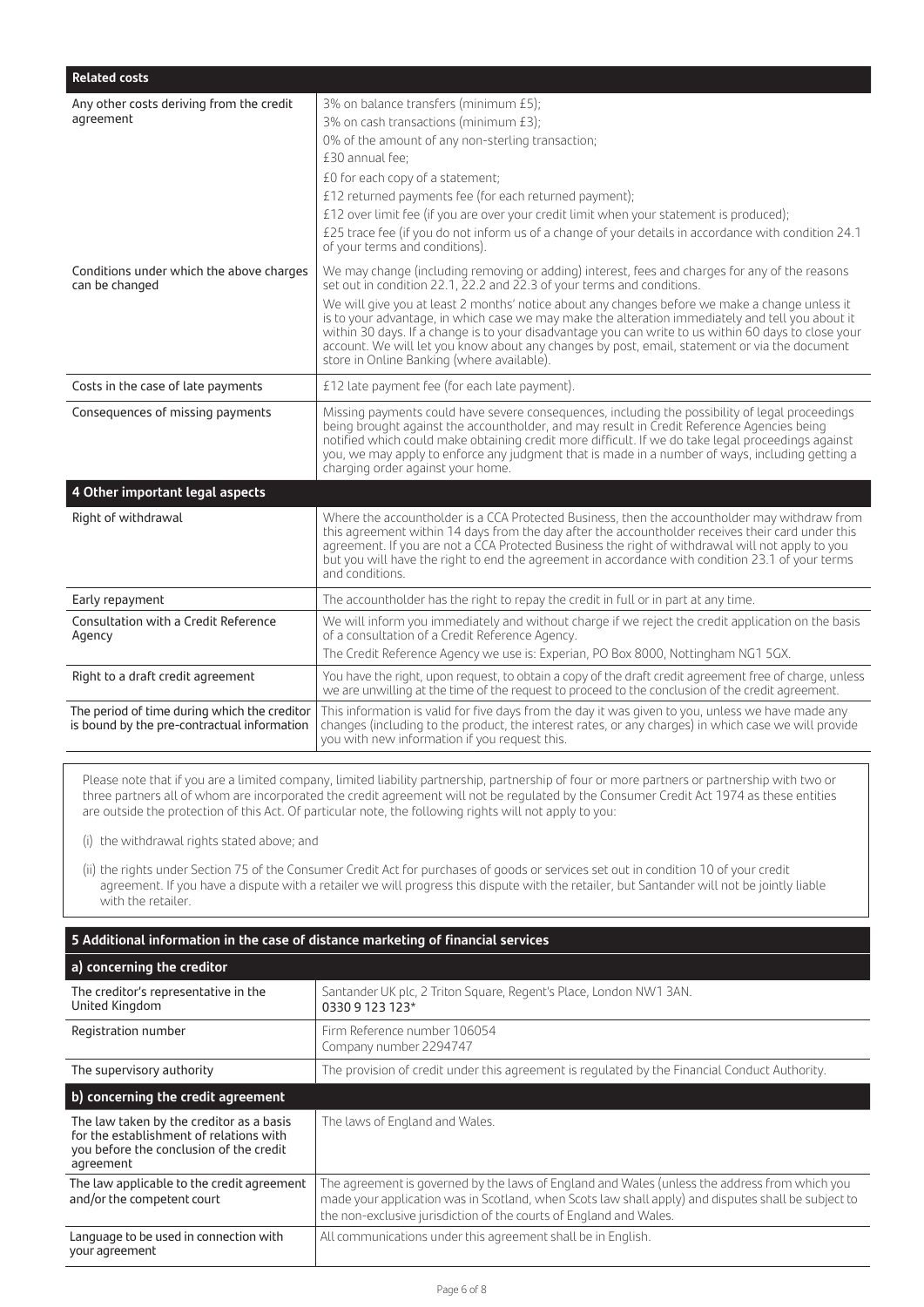#### **5 Additional information in the case of distance marketing of financial services (continued)**

#### **c) concerning redress**

Access to out-of-court complaint and redress mechanism

If you have a complaint, please contact our dedicated complaints team in the first instance on 0800 171 2171\*, or visit the complaints section of our website (santander.co.uk). If you remain dissatisfied following the resolution of your complaint, you may contact the Financial Ombudsman Service. You can get more details about the Financial Ombudsman Service in the 'Your Complaint and the Ombudsman' leaflet (available in any Santander branch) or on their website financialombudsman.org.uk.

# Credit Agreement

PLEASE NOTE: THE BELOW TERMS AND CONDITIONS WILL FORM PART OF YOUR CREDIT AGREEMENT. YOU WILL BE PROVIDED WITH A PERSONALISED CREDIT AGREEMENT CONTAINING THESE TERMS AND CONDITIONS SHOULD YOU PROCEED WITH AN APPLICATION.

CREDIT CARD AGREEMENT REGULATED BY THE CONSUMER CREDIT ACT 1974 Between **us,** Santander UK plc, 2 Triton Square, Regent's Place, London NW1 3AN and you, the **Accountholder**.

This agreement incorporates the Agreement Terms and Conditions and words in bold are defined in Condition 12.

#### **1 Duration of agreement**

 This agreement has no fixed term. It will continue indefinitely unless and until it is terminated by, or on behalf of, the **Accountholder** or **us** in accordance with Condition 23.

#### **2 Credit Limit**

 The **Credit Limit** will be determined by **us** from time to time under the agreement and **we**  will give the **Accountholder** notice of it. Please see Condition 13.2 for how **we** can change the **Credit Limit**.

# **3 Use of Cards**

- 3.1 The **Account** and **Cards** are to be used for business related expenditure only and it will be a breach of this agreement if the **Account** or **Cards** are not used in this way. Unless the **Accountholder** is a sole trader who does not have a separate business bank account, the **Accountholder** should ensure that it does not use personal bank accounts, personal income or personal savings to repay the **Account**, as this will indicate to us that the **Account** may have been used inappropriately for personal use.
- 3.2 As soon as a **Cardholder** receives a **Card**, they may use the **Card** for the duration of the agreement to make **Purchases** and to carry out **Cash Transactions** up to their **Individual Credit Limit** or the **Cash Limit**, as applicable. If we tell the **Accountholder**, the **Account** can also be used for **Special Transactions**, such as **Balance Transfers**. The **Accountholder** agrees that it has authorised all **Cardholders** to authorise **Transactions** by giving consent. This can be done in any of the ways we tell the **Accountholder** from time to time, including by using a **Card** and **PIN**, providing the **Card** details online or over the phone, signing a paper voucher or using a device on which the **Card** details have been loaded. **Cards** may also have a contactless function which can be used to pay for small value **Purchases** without entering a **PIN** or using a signature. **Cardholders** can authorise a contactless **Transaction** by presenting the **Card** or device on which the **Card** is loaded to the supplier's terminal.

# **4 Interest rates**<br>4.1 **Our** interest rate

#### **Our** interest rates are

| <b>Transaction Type</b>  | Introductory/Promotional<br>Rate | <b>Standard Rate</b> |  |  |
|--------------------------|----------------------------------|----------------------|--|--|
| Purchases                | N/A                              | 18.9% p.a.           |  |  |
| <b>Balance Transfers</b> | N/A                              | 18.9% p.a.           |  |  |
| Cash Transactions        | N/A                              | 27.9% p.a.           |  |  |

 The APR is 23.7% variable. The APR and the Total Amount Payable (as described in Condition 5) are calculated on the assumptions that the **Credit Limit** is £1,200, credit in this sum is immediately drawn down in full for a period of one year for financing **Purchases**, the interest rate that applies is the Standard Rate for **Purchases**, including an Annual Fee of £30, the credit will be repaid in 12 equal monthly instalments and that the **Accountholder**, or anyone<br>acting on their behalf, does not break the terms of the agreement during this period.

- 4.2 Subject to Conditions 4.3, 4.9, 4.10 and 4.11 below, **we** will charge interest on **Purchases**  and all other **Transactions** at the relevant Standard Rate set out above. **Our** Standard Rates are variable in accordance with Conditions 4.9, 4.10 and 4.11.
- 4.3 Where Introductory and Promotional Rates apply, they will end on the expiry of the relevant **Promotional Period** set out in the table above or as notified to the **Accountholder**.
- 4.4 If an **Accountholder** makes a **Special Transaction** after this agreement has been entered into **we** will tell the **Accountholder** the Promotional Rate and **Promotional Period** before they enter into the **Transaction**.
- 4.5 To decide whether to charge interest on **Purchases we** will look at how the **Account** was managed in the previous month:
	- ¡ If the **Account** balance on the last statement is paid in full by the payment date, **we**  will assume that this will happen again in the following month and so will not include interest on any new **Purchases** in the next statement. If the balance on that statement is paid in full, no interest will be charged on those **Purchases**. If not, **we** will charge interest on those **Purchases** from the date they are added to the **Account** and will add this to the next statement.
	- ¡ If the **Account** balance is not paid in full by the previous payment date **we** will charge interest on the amount of all **Purchases** from the date they are added to the **Account** and will add this to the next statement.
- ¡ If no **Transactions** are made and the **Account** balance is paid in full, any interest that accrues between the statement date and the date of payment will continue to be charged to the **Account** until the **Account** balance is repaid in full.
- ¡ If the **Account** balance is always paid in full by the payment date **we** will not charge interest on **Purchases**.
- 4.6 **We** charge interest on all other **Transactions** (and related fees) and on other amounts (such as the **Account Fees** in Condition 8.2) from the date they are added to the **Account** until the balance on the **Account** is paid in full.
- 4.7 **We** will charge interest on any Balance Transfer Fee and Cash Transactions Fee (and on any unpaid interest) at the rate which applies to that **Transaction** type. **We** will always charge interest on any other **Account Fees** at the Standard Rate for **Purchases** (as shown in the table in Condition 4.1 or as **we** notify the **Accountholder** of). **We** will not charge interest on **Default Fees** until **we** have told the **Accountholder** that **we** will do so but **we** will not charge interest on interest on **Default Fees**.
- 4.8 **We** calculate interest on a daily basis and add interest to the **Account** on the statement date each month. This means that if the **Account** balance is not paid in full, **we** may charge interest on interest except on **Default Fees**.
- 4.9 **We** may vary the interest rates that apply to the **Account** and charge different interest rates for different types of **Transactions**, or change the way in which interest is charged or calculated on the **Account**. These changes may be made for reasons which are specific to the **Accountholder** and which may be based on a number of factors, such as credit risk (which may include use of external credit reference data), the way the **Account** is used and whether the **Accountholder**  breaks the terms of this agreement.
- 4.10 **We** may also change interest rates where the change is to:
	- a) take account of an actual, or reasonably expected, change in the interest rates **we** have to pay for example as a result of a change to the Bank of England Base Rate; or
	- b) reflect an actual, or reasonably expected, change in **our** underlying costs or in law or regulation or to **our** way of doing business, including the introduction of new technology; or c) reflect any other actual or reasonably expected change that affects **us** if it is reasonable for us to pass the impact of the change on to the **Accountholder**.
	- Any change **we** make will not be more than is reasonably proportionate to the impact of the underlying change on **us**. **We** will not make changes to cover the same cost twice.
- 4.11 As this agreement has no fixed end date, **we** may also change interest rates at any time.
- 4.12 **We** will give the **Accountholder** at least 2 months' notice of an interest rate change made under Condition 4.9, 4.10 or 4.11 unless it is to the **Accountholder's** advantage, in which case **we** may make the change immediately and tell the **Accountholder** about it within 30 days. If a change is to the **Accountholder's** disadvantage the **Accountholder** can write to **us** within 60 days to close the **Account** and pay back the balance at the existing rate over a reasonable period.
- 4.13 **We** will give notice about any changes by post, email, statement or via the document store in Online Banking (where available).

#### **5 Total Amount Payable**

If a **Cardholder** makes immediate use of a **Card** for **Purchases** of £1,200 and then the **Accountholder** repays the **Account** balance in 12 equal monthly instalments over the period of one year, the Total Amount Payable would be £1,344.29, assuming that there is no change to the interest rate, including an Annual Fee of £30, and that the **Accountholder**, or anyone acting on their behalf, does not break the terms of the agreement.

# **6 Repayments**<br>**6.1** Fach month the

- 6.1 Each month the **Accountholder** must pay at least the minimum monthly payment set out in the statement before the payment date shown there. Subject to Condition 6.2, the minimum<br>payment will be the sum of (i) the amount of any interest, Annual or Monthly Fee(s) and<br>**Default Fees** charged to the **Account** plus minimum of £5 or the full balance if less than £5.
- 6.2 **We** will monitor the **Accountholder's** level of repayments and, if **we** find that over a sustained period, the payments are not paying off as much of the balance as they are in interest, fees and charges, we will contact the **Accountholder** to try to help them pay off the balance more quickly. If this continues for a further period, **we** may ask the **Accountholder** to make additional payments or take some other action so that they repay their existing outstanding balance over a reasonable period, taking into account the **Accountholder's** financial circumstances. Depending on the option the **Accountholder** chooses, **we** may also need to suspend the **Account** until the **Accountholder** has repaid the outstanding balance.
- 6.3 Any additional payments will be in addition to the **Accountholder's** standard minimum payment. Failure to make such additional payments will not result in a breach of the **Accountholder's** agreement with us or be treated as a failure to make the minimum monthly payment under Condition 6.1 but may result in suspension of the **Cards.**
- 6.4 The first statement will be issued within 31 days of the **Account** being used for the first time and the first payment will be due on the date set out in the first statement.

# **7 Allocation of payments**<br>**71** If the **Accountholder** does no

7.1 If the **Accountholder** does not pay the **Account** balance in full in any month, **we** apply the payment first to balances that are already on the statement before we apply them to any new **Transactions**.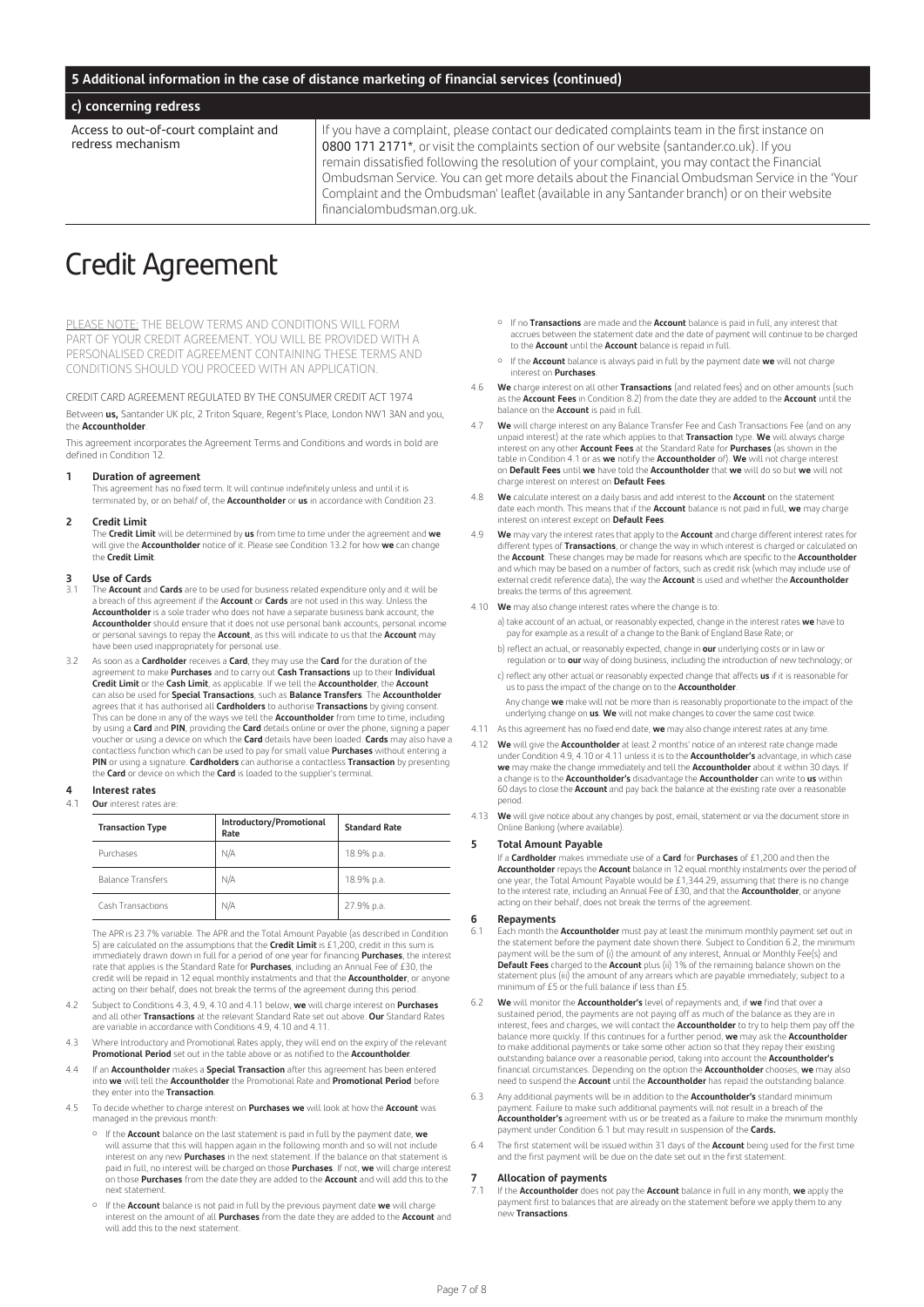- 7.2 **We** will apply the payment to **Transactions** on the statement that we charge the highest iterest rates on before we apply them to amounts charged at lower rates.
- 7.3 Where interest is charged at the same rate, **we** will apply the payment to the **Transactions** on the statement in the following order: 1. **Cash Transactions**, 2. **Purchases**, 3. **Balance**<br>T**ransfers**, 4. Other **Special Transactions** (including any **Account** fee charged as a result of the **Special Transaction**) – if there is more than one **Special Transaction** at the same rate, **we** will apply the payment to the **Special Transaction** with the earliest **Promotional Period** end date and continue in that order working down to the latest **Promotional Period** end date, 5. Any other **Transactions** (including any **Account** fee charged as a result of the **Transaction**), 6. Any other fees.
- 7.4 **We** will apply any remaining payment to **Transactions** not yet shown on the statement in the same order as set out above. Because payments are applied first against **Transactions** already shown on the statement, if the **Accountholder** wants to pay off a recent **Transaction** (for example a **Cash Transaction**) the **Accountholder** would first need to pay off the balance on the statement.

# **8 Fees**

8.1 **We** may charge the following **Default Fees** if the **Accountholder**, or anyone acting on their behalf, breaks this agreement:

| Late Payment Fee (for each late payment)                                                                        |            |
|-----------------------------------------------------------------------------------------------------------------|------------|
| Returned Payment Fee (for each returned payment)                                                                | <b>f12</b> |
| Over Limit Fee (if the Accountholder is over the Credit Limit when the<br>statement is produced)                | f12        |
| Trace Fee (if the <b>Accountholder's</b> details change and they do not tell us<br>where they may be contacted) | <b>f25</b> |

#### 8.2 **We** also charge the following **Account Fees**:

| <b>Balance Transfer Fee</b>                                                                                      | 3% (minimum £5) |
|------------------------------------------------------------------------------------------------------------------|-----------------|
| Cash Transactions Fee                                                                                            | 3% (minimum £3) |
| Non-Sterling Transaction Fee                                                                                     | 0%              |
| Annual Fee per account (payable on <b>Account</b> opening, and<br>on each anniversary of <b>Account</b> opening) | £30             |
| Copy Statement Fee                                                                                               | £Ω              |

# Terms for cashback

- 1 Any holder of a Santander Business Cashback Credit Card ('Credit Card') is able to earn 1% cashback on all purchases made using the Credit Card.
- 2 A purchase is a purchase of goods or services using the Credit Card or Credit Card Number, or where the amount of the purchase is debited directly to the Credit Card account.
- 3 Purchases eligible for cashback exclude (a) balance transfers (b) cash withdrawals from a cash machine or over the counter at a bank or cash provider (c) any payment made by electronic money transfer, money order, direct debit or standing order or (d) any use for gambling including internet gambling and purchase of lottery tickets.
- 4 Purchases of financial services products (which include travellers' cheques, foreign currency,gift vouchers and insurance) may not qualify for cashback.
- 5 The cashback award is supplied by Santander UK plc and not the retailers from whom the purchases are made. This cashback does not impact on any other offers supplied by the retailer.
- 6 We will pay any cashback earned by crediting the Credit Card account every month. The total cashback earned each month will be credited to the next monthly Credit Card statement.
- 7 Cashback that is earned by additional cardholders will be credited to the Credit Card account.
- 8 No cashback will be payable in respect of:
- 8.1 purchases that are subsequently cancelled or returned for a refund. Any purchases refunded to the Credit Card account will be deducted from the total of the eligible purchases for the month in which the refund is made; or
- 8.2 any spending which, in any one month, exceeds the credit limit on the account.

# **9 Right of withdrawal**

9.1 Where the **Accountholder** is a **CCA Protected Business** then the **Accountholder** may withdraw from this agreement without stating a reason by writing to **us** at Credit Card Customer Service, Santander UK plc, PO Box 983, Bradford BD1 9FE or telephoning **us** on **0330 678 1783**\*. The **Accountholder** has 14 days from the day after receiving their **Card** to do this.

 If the **Accountholder** withdraws from this agreement they will have to repay the full amount that is owed to **us** under the agreement, including any accrued interest until repayment, without delay, no later than 30 calendar days after the day that they tell **us** that they want to withdraw. Where the **Accountholder** tells **us** that they want to withdraw, **we** will let them know how much interest must be paid and how to make the payment. **We** will inform the **Accountholder**, on request, without delay, of the amount of interest payable per day until repayment. Payment can be made by internet banking, telephone banking, or by using a service offered by a bank or building society.

9.2 If the **Accountholder is** not a **CCA Protected Business** the right of withdrawal will not apply but the **Accountholder** will have the right to end the agreement in accordance with Condition 23.

**10 Rights with respect to goods**<br>If the **Accountholder i**s a CCA Protected Business and a Cardholder buys any goods or<br>services using a Card which individually cost more than £100 and not more than £30,000 and these are unsatisfactory, or fail to arrive, or a misrepresentation is made by the supplier, the **Accountholder** may be able to sue the supplier, or **us**, or both.

#### **11 Missing payments**

 Missing payments could have severe consequences, including the possibility of legal proceedings being brought against the **Accountholder** and may result in credit reference agencies being notified which could make obtaining credit more difficult. If **we** do take legal proceedings against the **Accountholder**, we may apply to enforce any judgment that is made in a number of ways including getting a charging order against your home. In exceptional cases, this could lead to your home being repossessed and sold.

 **Please note the Accountholder will not be a CCA Protected Business if they are a Limited Company, Limited Liability Partnership, Partnership with four or more partners or Partnership with two or three partners all of whom are incorporated. The Consumer Credit Act 1974, including the rights set out in Conditions 9.1 and 10, will not apply to them.**

- 9 Cashback may be suspended and not earned if any of the terms and conditions of the Credit Card Agreement are broken, for example:
- 9.1 If the minimum payment due on the Credit Card account has not reached the account by the payment due date;
- 9.2 If the nayment to the Credit Card is returned unpaid:
- 9.3 If the account is over the credit limit; or
- 9.4 If an arrangement is entered into with your creditors or the accountholder is made bankrupt.
- 10 If the Credit Card account is closed or suspended (except where the Credit Card is lost or stolen) after cashback has been earned but before that cashback has been applied to the Credit Card account, that cashback will be lost.
- 11 We may change these Terms, including the rate at which cashback is earned, or withdraw the cashback scheme by giving 30 days notice. The reasons leading to a change might arise where we wish to improve these Terms, to account for changes in law or regulation or industry practice, to reflect changes in our practice (including changes arising from a reorganisation of our business), or to correct a mistake.
- 12 References to we or our in these Terms are to Santander UK plc.
- 13 For any specific queries about how much cashback has been earned, please contact Customer Service on:
	- Santander Business Cashback Credit Card **0330 678 1783**\*.

\*Calls may be recorded and monitored for training and security purposes.

Santander is able to provide literature in alternative formats. The formats available are: large print, Braille and audio CD. If you would like to register to receive correspondence in an alternative format please visit **santander.co.uk/ alternativeformats** for more information, ask us in branch or give us a call.

Santander credit cards are subject to status and available to permanent UK residents aged 18 or over. To be eligible for this account you must be a permanent UK resident aged 18 or above. You must have a Santander business account with a maximum of two directors/partners and the applicants including the business must have a good credit history, for example, no county count judgements or bankruptcy history.

Santander UK plc. Registered Office: 2 Triton Square, Regent's Place, London, NW1 3AN, United Kingdom. Registered Number 2294747. Registered in England and Wales. www.santander.co.uk. Telephone<br>0800 389 7000. Calls may be Financial Services Register number is 106054. Santander and the flame logo are registered trademarks.